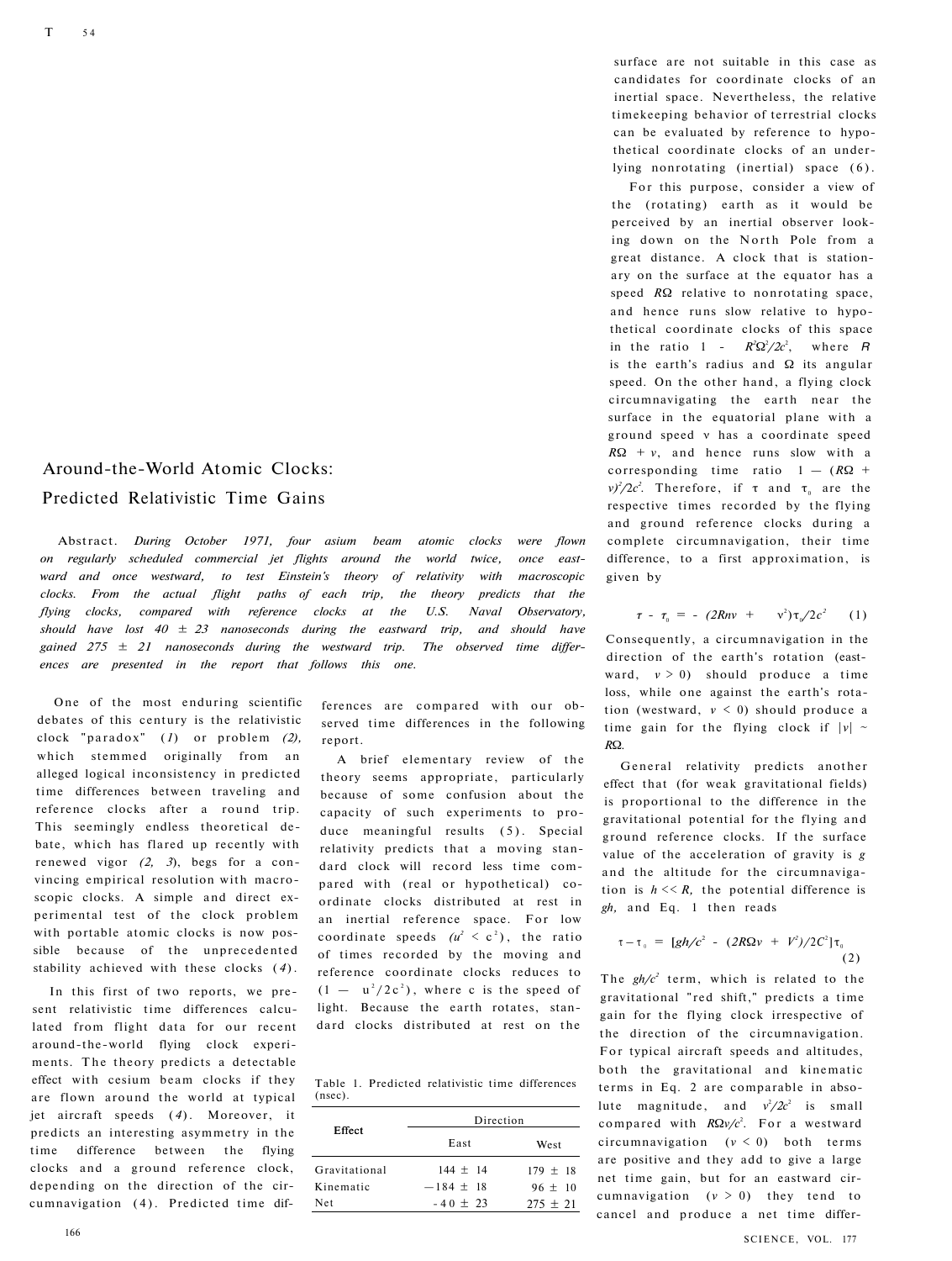ence that may be positive or negative depending on details of the flight.

We can compare the predicted time differences with detection thresholds. If the circumnavigation is nonstop, to a first approximation the trip time  $\tau_0 =$ *2wR/\v\.* Substitution of this value for 7. in Eq. 2 gives

$$
\tau = \tau_0 = \frac{2\pi R}{c^2} \left[ g h / |v| - R \Omega v / |v| - |v| / 2 \right]
$$
\n(3)

This relationship is graphically illustrated in Fig. 1 over the range of ground speeds and altitudes of interest. The area within the hatched lines in Fig. **1** is below detection thresholds estimated from past experience at the **U.S.** Naval Observatory with portable cesium beam clocks (7). The labeled points correspond to cruising altitudes and ground speeds for the indicated aircraft (S). Figure I illustrates that circumnavigations with cesium beam clocks at jet aircraft speeds should produce measurable relativistic time differences. Furthermore, the mere existence of a definite east-west directional asymmetry in the observed time differences would give strong evidence for the validity of the kinetic term in Eq. 2.

These predictions for equatorial circumnavigations will be modified somewhat for our actual flights because commercial around-the-world jet flights, of course, do not follow equatorial paths, nor do they maintain constant altitude, ground speed, or latitude. In this case, however, it is only necessary to integrate the appropriate differential form of Eq. 2 along the actual flight path:

$$
\tau = \tau_0 \pm \int [gh/c^2 - (2R\Omega)\cos\theta\cos\lambda + v^2)/2c^2] d\tau
$$
\n(4)

This expression contains a slightly modified directionally dependent term, which for nonequatorial flights becomes proportional to both the eastward component of the ground speed, ν · cos *Θ,*  and the cosine of the latitude, cos λ *(4, 9).* Because only lowest order relativistic time differences can be detected in our experiments, only lowest order terms need be retained in the calculated predictions, and, to this order of approximation, it is immaterial whether the differential time for  $\tau$  or for  $\tau_0$  is used in Eq. 4.

The eastward trip began on 4 October 1971 at  $19^{h}30^{m}$  U.T. and lasted 65.4 hours with 41.2 hours in flight. The westward trip began during the following week on 13 October at I9h40<sup>m</sup> U.T.

Fig. 1. Predicted relativistic time gain for a flying clock after a nonstop equatorial circumnavigation of the earth at various altitudes. The labeled dots correspond to cruising ground speeds and altitudes for the indicated aircraft. The area within the hatched lines is below approximate detection thresholds with a portable cesium beam clock.



and lasted **80.3** hours with **48**.6 hours in flight. Flight data necessary for numerical evaluation of Eq. **4** were provided by the various flight captains. In most cases they traced their flight path on an appropriate flight map and recorded the time and aircraft ground speed and altitude at various navigation check points along the flight path. This information divided the eastward trip into 125 intervals and the westward trip into **108** intervals. The latitude and longitude for each check point, read directly from the flight maps, combined with the time (U.T.) over each check point permits calculation of an average ground speed, latitude, and eastward azimuth for each interval. The average altitude for each interval was taken as the average of the altitudes at the end points. This information then permits numerical evaluation of the integral in Eq. **4.** Table 1 gives the predicted time differences resulting from these calculations.

We conclude this report with a word about uncertainty in these predictions. Possible errors stem from two sources: (i) errors and deficiencies in the flight data, and (ii) theoretical approximations used in the derivation of Eq. **4.** We estimate the maximum possible fractional uncertainty from flight data errors to be less than 10 percent for each term of Eq. **4** after numerical integration. This estimate includes both systematic and random errors in the flight data. If it is assumed that the errors from these terms add in quadrature, the maximum fractional uncertainty in the net value for the eastward circumnavigation is about 60 percent, while that for the westward circumnavigation is only **8**  percent. These uncertainties are listed in Table 1.

Although neglect of higher order terms (proportional to  $c^{-4}$ ,  $c^{-6}$ , and so forth) in our theoretical approximations is fully justified, small but perhaps not entirely negligible first order effects may arise from the presence of the moon and sun. In fact, the center-ofmass of the earth-moon system, not the center of the earth, is in free fall around the sun, and a more precise calculation should include this effect. It is unlikely, however, that the precision of our experiments permits detection of any effects other than the dominating ones retained in Eq. **4** *(10, 11).* 

**J. C. HAFELE\***  *Department of Physics, Washington* 

*University, St. Louis, Missouri 63130*  **RICHARD** E. **KEATING** 

*Time Service Division, U.S. Naval* 

*Observatory, Washington, D.C. 20390* 

## **References and Notes**

- 1. **L.** Marder, *Time and the Space-Traveller*  (Allen & Unwin, London, 1971). This book gives an excellent historical review of debate on the clock paradox and serves well as an introduction to relativity theory.
- 2. Letters, "The clock 'paradox'-majority view."
- *Phys. Today* **25,** (No. 1). 9 (1972). 3. M. Sachs, *ibid.* **24,** (No. 9), 23 (1971).
- 4. J. **C.** Hafele. *Amer. J. Phys.* **40.** 81 (1972); *Nature* **227,** 270 (1970).
- 5. News and Views, *Nature* **233,** 519 (1971); **R.**  Schlegel, *Nature Phys. Sci.* **229.** 237 (1971).
- 6. It is important to emphasize that special relativity purports to describe certain physical phenomena only relative to (or from the point of view of) inertial reference systems, and the speed of a clock relative to one of these systems determines its timekeeping<br>behavior  $IG.$  Builder. Aust. I. Phys. 11 279 behavior [G. Builder, *Aust. J. Phys.* 11, (1958)]. Although inertia! systems are highly specialized, they have an objective physical relationship with the universe because they have no acceleration or rotation relative to the universe. The difference in the times indicated by two clocks located at the same place is a physically observable quantity that is invariant. Therefore, a correct derivation of a relativistic time difference after a round trip using a particular (inertial) reference system is *independent* of that system. This means that a subsequent coordinate transformation into the (noninertial) rest system for the clocks is unnecessary. Appropriate transformations in this case would be those of the general theory. The application of such a transformation would not be incorrect, but one is not required for a correct calculation; it would only unnecessarily compli-ate the theoretical description [J. **C.** Hafele, *Nature Phys. Sci.* **229,** 238 (1971)].

7. Previous trips with cesium beam clocks (HP-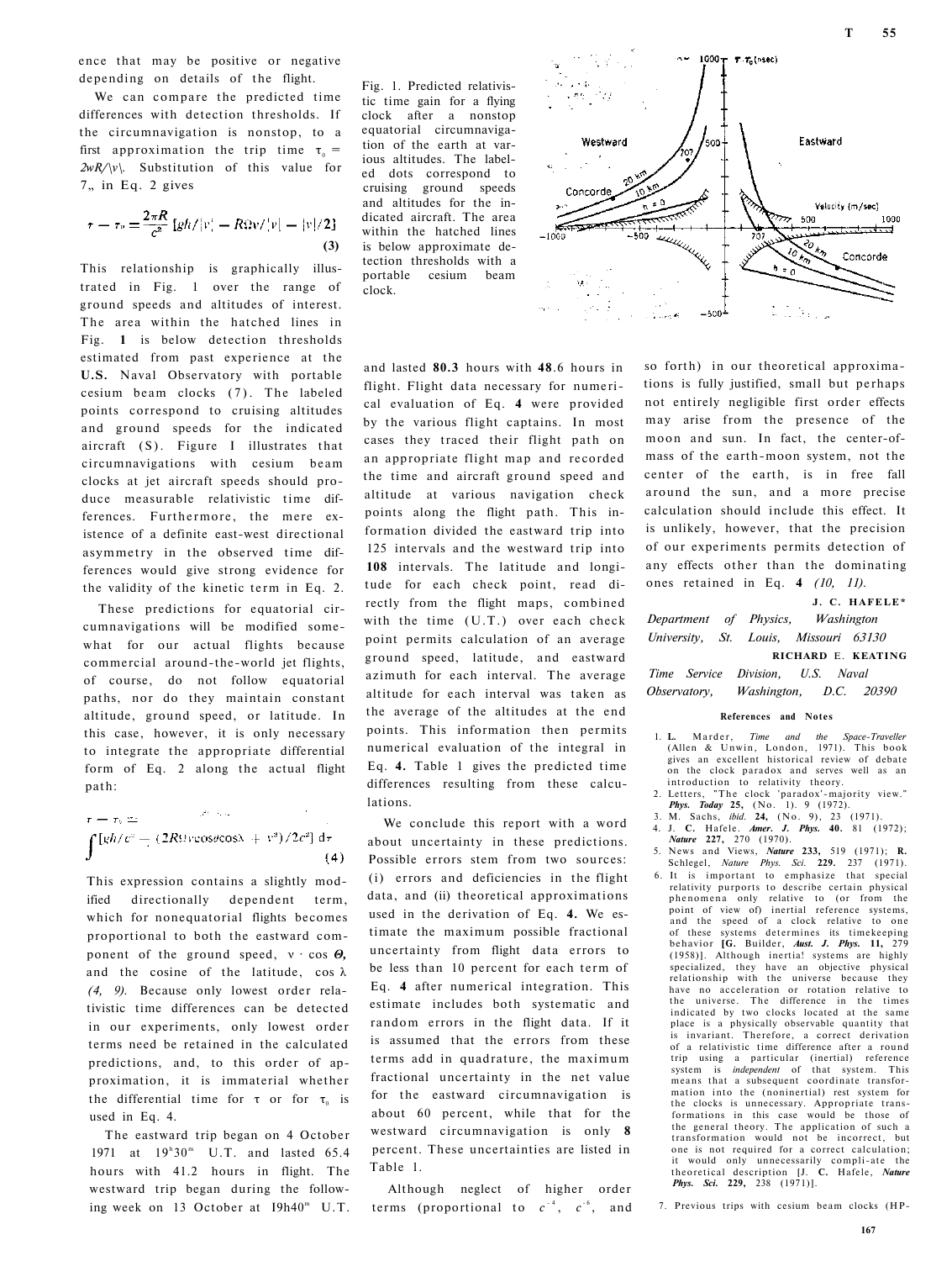5061A) lasting several days to weeks gave normally distributed, zero-center closure times with a spread of about 60 nanoseconds per day of trip [G. M. R. Winkler, in *Proceedings of the Second Annual Precise Time and Time Interval Strategic Planning Meeting,* 10<br>to 11 December 1970, vol. 1 (available from Technical Officer, U.S. Naval Observatory, Washington, D.C. 20390)].

- 8. H, J. Schaefer, *Science* 173, 780 (1971).
- $Equation$  4 includes the effect discussed W. *5.* Cocke *[Phys. Rev. Lett.* 16, 662 (1966)]. Clocks at rest on the earth's surface (at average sea level) keep the same relativistic time independently of latitude differences. The effect of the difference in surface speed at different latitudes is canceled to lowest order by a corresponding effect from the difference in surface potential owing to the oblate figure of the earth.
- 10. Preliminary results of this work have been reported: J. C. Hafele. in *Proceedings of the Third Annual Precise Time and Time Interval Strategic Planning Meeting,* 16 to 18 November. 1971, vol. 1 (available from Technical Officer.

U.S. Naval Observatory, Washington, D.C. 20390).

- 11. "Nanosecond" is abbreviated as "nsec" in this and the following report because this is the usage dictated by the editorial policy of *Science.* The U.S. Naval Observatory adheres to the "International System of Units' in which the abbreviation for "nanoseconds" is "ns."
- 12. We thank Pan Am, TWA, and AA for their cooperation, and particularly their flight crews for providing the necessary flight data. We<br>also thank R. Agricola of Pan Am and J. Clay of TWA, who were sent as escorts at<br>no extra cost. The Office of Naval Research cost. The Office of Naval Research provided financial support. H. N. Acrivos and J. McNeece of the Time Service Division of the U.S. Naval Observatory gave advice and<br>assistance in scheduling the flight. We thank the Washington University Computer Center for computer time.

Present address: Research Department, Caterpillar Tractor Co., Peoria, Illinois 61602.

24 March 1972; revised 8 June 1972 •

## **Around-the-World Atomic Clocks: Observed Relativistic Time Gains**

Abstract. *Four cesium beam clocks flown around the world on commercial jet flights during October 1971, once eastward and once westward, recorded directionally dependent time differences which are in good agreement with predictions of conventional relativity theory. Relative to the atomic time scale of the U.S. Naval Observatory, the flying clocks lost 59 ± 10 nanoseconds during the eastward trip and gained 273 ±7 nanoseconds during the westward trip, where the errors are the corresponding standard deviations. These results provide an unambiguous empirical resolution of the famous clock "paradox" with macroscopic clocks.* 

In science, relevant experimental facts supersede theoretical arguments. In an attempt to throw some empirical light on the question of whether macroscopic clocks record time in accordance with the conventional interpretation of Einstein's relativity theory *(J),* we flew four cesium beam atomic clocks around the world on commercial jet flights, first eastward, then westward. Then we compared the time they recorded during each trip with the corresponding time recorded by the reference atomic time scale at the U.S. Naval Observatory,  $MEAN(USNO)$  (2). As was expected from theoretical predictions (7), the flying clocks lost time (aged slower) during the eastward trip and gained time (aged faster) during the westward trip. Furthermore, the magnitudes of the time differences agree reasonably well with predicted values, which were discussed in the preceding report ( *1* ). In this second report, we present the time difference data for the flying ensemble, and explain the methods by which the relativistic time differences were extracted.

The development of compact and portable cesium beam atomic clocks ( *3* ) permits a terrestrial test of relativity

theory with flying clocks. The fundamental unit of time interval, the second, is now by definition equal to 9,192,631,770 accumulated periods of the frequency of the atomic transitions of an "ideal" cesium beam frequency standard (2, *3).* Because these clocks are regulated by the frequency of a natural atomic transition, a particularly well defined hyperfine transition in the ground state of the  $133$  Cs atom, they

Table 1. Observed relativistic time differences from application of the correlated rate-change method to the time intercomparison data for the flying ensemble. Predicted values are listed for comparison with the mean of the observed values; S.D., standard deviation.

| Clock<br>serial<br>No. | $\Delta \tau$ (nsec) |             |  |
|------------------------|----------------------|-------------|--|
|                        | Eastward*            | Westward    |  |
| 120                    | 57                   | 277         |  |
| 361                    | 74                   | 284         |  |
| 408                    | 55                   | 266         |  |
| 447                    | - 51                 | 266         |  |
| Mean                   |                      |             |  |
| $\pm$ S.D.             | $-59 \pm 10$         | $273 \pm 7$ |  |
| Predicted              |                      |             |  |
| $+$ Error est.         | $-40 + 23$           | $275 + 21$  |  |

\* Negative signs indicate that upon return the time indicated on the flying clocks was less than the time indicated on the  $MEAN(USNO)$  clock of the U.S. Naval Observatory.

approach the ideal standard clock of relativity theory.

However, no two "real" cesium beam clocks keep precisely the same time, even when located together in the laboratory, but generally show systematic rate (or frequency) differences which in extreme cases may amount to time differences as large as 1 μsec per day. Because the relativistic time offsets expected in our experiments are only of the order of 0.1 μsec per day (*1, 4*), any such time divergences (or rate differences) must be taken into account.

A much more serious complication is caused by the fact that the relative rates for cesium beam clocks do not remain precisely constant. In addition to short term fluctuations in rate caused mainly by shot noise in the beam tubes, cesium beam clocks exhibit small but more or less well defined quasi-permanent changes in rate. The times at which these rate changes occur typically are separated by at least 2 or 3 days for good clocks. Some clocks have been observed in the laboratory to go as long as several months without a rate change  $(2, 5)$ .

These unpredictable changes in rate produce the major uncertainty in our results. Because of the nature of these changes, however, their effect on the observed time differences can be removed to a large extent in the data analysis. Under normal conditions changes in relative rates occur independently, that is, there are no known ' systematic correlations between rate changes of one clock and those of another. Consequently, the chance that two or more clocks will change rate by the same amount in the same direction at the same time is extremely remote. Because of the random and independent character of these rate changes, the long-term average rate of an ensemble of clocks is more stable than the rate of any individual member.

Starting at  $0<sup>h</sup>$  U.T. on 25 September 1971, we recorded more than 5000 time differences during the data period. Figure 1 shows the time difference data relative to  $MEAN(USNO)$  for the entire data period, which lasted 636 hours. The labels in Fig. 1 are the serial numbers of the corresponding clocks, and the traces give the measured differences in time between the corresponding clock and MEAN(USNO). Of course, no comparisons with MEAN(USNO ) were possible during the trips. Exactly the same electronic arrangement was used for all time intercomparison mea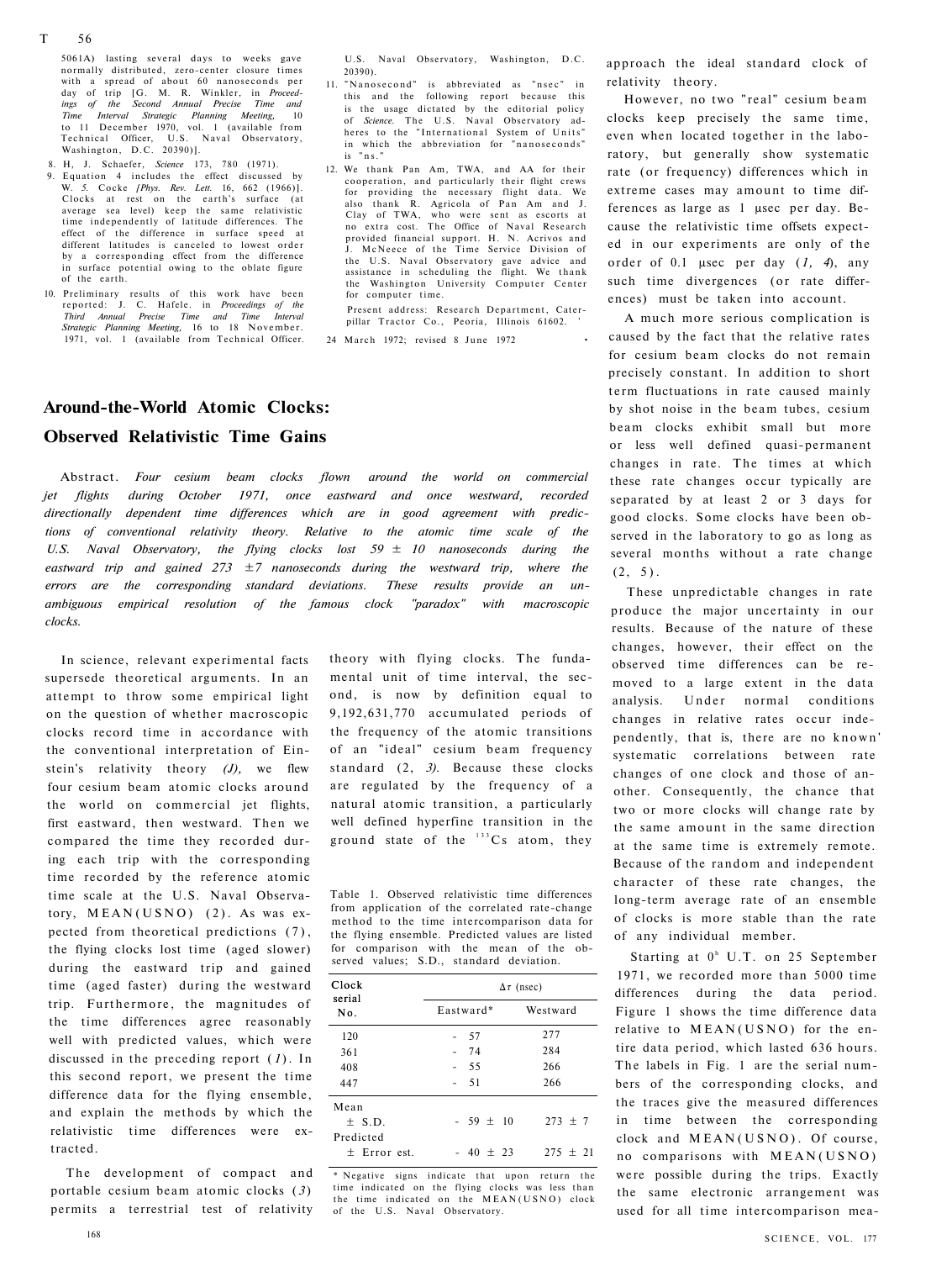surements, and time differences were measured with an electronic time interval counter to the nearest nanosecond *(5).* 

The axis of abscissas in Fig. 1 is the running time for the data period, and, because at any given instant all clocks involved read the same time to within much better than the nearest second, it is immaterial whether the running time is the time of MEAN(USNO) or any member of the flying ensemble. The times at which the time differences were measured are certain to within about ± 5 minutes.

The tangential slope of a trace in Fig. 1 equals the instantaneous relative rate for the corresponding clock. For example, a positive slope of 30° means that the clock was gaining on MEAN - (USNO) by about 10 nsec per hour. Figure 1 shows that no member of the flying ensemble maintained a constant rate relative to MEAN(USNO) during the entire data period. Spontaneous rate changes between periods of virtually constant rate are apparent.

Figure 2 gives magnified views of the average time difference data of Fig. 1 immediately before and after each trip. These magnified views clearly show that, on the average, the flying clocks lost time during the eastward trip and gained time during the westward trip. Hence the predicted east-west directional asymmetry (*1*) is qualitatively confirmed.

We have extracted relativistic time differences from our data with two different methods, the "average rate" method and the "correlated rate-change" method (6). Although the average rate method is less reliable, it is the simpler of the two methods and we will describe it first.

Figure 2 shows least-squares straightline fits to the average data of Fig. 1 for an interval of 25 hours immediately before and after each trip. The slopes for these lines give the mean rates for this interval (electronic noise causes the short-term fluctuations about the local mean rate). If we assume that only one rate change occurred in the "average" clock during each trip, and that it occurred at the midpoint, relativistic time differences follow from extrapolation with the average of the initial and final rates. The slopes of the dashed extrapolation lines in Fig. 2 are equal to the average of the slopes of the linear fits, and with this fitting interval the average rate method gives a time loss of 66 nsec for the eastward trip and a

Fig. 1. Time differences between each clock in the flying ensemble and the Naval Observatory clock MEAN(USNO) at hourly intervals throughout the data period. The hour count along the abscissa begins at 0" U.T., 25 September 1971. The trace of each clock is labeled with the clock's serial number; and the trace labeled *Average* is the average of the four time differences.



time gain of 205 nsec for the westward trin

Reliability of results with the average rate method, however, depends on the unlikely chance that only one rate change occurred during each trip and that it occurred at the midpoints. Furthermore, there is no obvious method for estimating the experimental error. Nevertheless, the average rate method does produce convincing qualitative results.

The correlated rate-change method produces more reliable quantitative results because, with this method, rate changes for individual members of the flying ensemble during each trip are taken into account. Because rate changes relative to  $MEAN(USNO)$  are uncorrelated whether or not there is an actual comparison with  $MEAN(USNO)$ , records of the time differences between

each member of the flying ensemble permit reconstruction of the rate-change history for each clock during the trips.

The correlated rate-change method is basically an old technique *(7).* It was first used with atomic clocks to supplement a frequency averaging method that employed very low frequency radio transmissions  $(8)$ , and then became a main element in the generation of the Naval Observatory atomic time scale. The computer algorithm (2) currently used to construct MEAN(USNO) evolved from studies of time scales constructed with the correlated rate-change method. Because the stability of a single cesium beam clock would probably be inadequate to permit an absolutely unambiguous detection of the expected relativistic effects, we used four flying clocks so that the correlated rate-change or other similar methods could be ap-



Fig. 2. Magnified views of the average time difference data of Fig. 1 in the vicinity of (a) the eastward trip and (b) the westward trip. The small step down for the eastward trip indicates an average time loss, and the somewhat larger step up for the westward trip indicates an average time gain. The indicated time differences follow from application of the average rate method with a fitting interval of 25 hours.